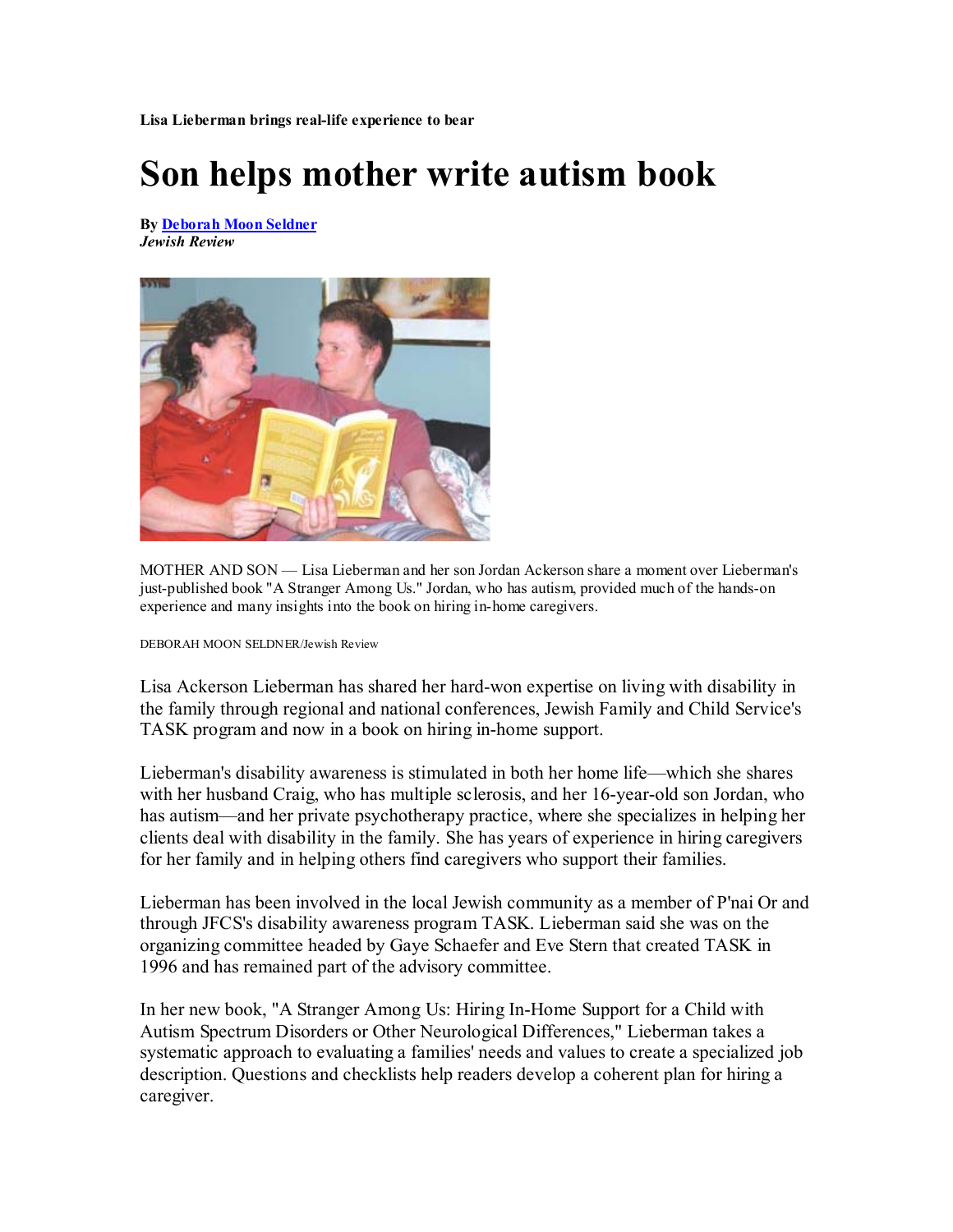While the book was published by Autism Asperger Publishing Co., Lieberman said it is really applicable to anyone hiring an in-home caregiver.

"This book could be helpful to any parent trying to hire an in-home caregiver because any parent would want to take the care outlined in this book," she said. "I even shared it with a client hiring a caregiver for a spouse with a progressive disease who said it was very helpful. And that had nothing to do with children or autism."

The book begins with a series of questions to help a family define their own family culture. Articulating their own issues and values can help a family define qualities that will help a caregiver integrate into the household, she said. Lieberman includes sample answers from both her own family and other families from different backgrounds facing different issues.

For instance, answering a question about religious rituals, Lisa writes:

"We are Jewish and, therefore, practice Jewish rituals and traditions. Anyone supporting our son would need to be respectful of this and be sensitive to the fact that we are a religious minority within the context of a larger Christian culture. We have zero tolerance for anyone who tries to impose religious views and traditions on our son or our family. At the same time, we do not expect care providers to adopt our traditions or rituals."

Other questions to help families define their culture focus on the level of privacy, activity, structure and formality a family enjoys. Answers to the questions form the basis of a checklist to use when screening applicants.

Other chapters on hiring a caregiver include clarifying job responsibilities, finding high quality candidates, determining whom to interview, getting the most out of a face-to-face interview, including your child in the hiring process, choosing final candidates and making the offer.

Lieberman said the chapter on including the child in the hiring process is really just good parenting.

"It speaks to self advocacy and self determination," she said. "It will help any child become a better advocate regardless of if they have any diagnostic challenge."

That chapter also includes a section of Jordan's reflections on growing up with in-home caregivers, whom he said as he grew older became companions to help him navigate the world and learn the life skills he needed.

Asked how he felt about working with his mom on the book, Jordan said, "I thought it was very intriguing, very interesting because it's always good to talk about your own kinds of feelings and to hear your own point of view. … It also made me feel a little bit stuck sometimes because I had to really think about it (my experience with caregivers). It does take a lot of effort."